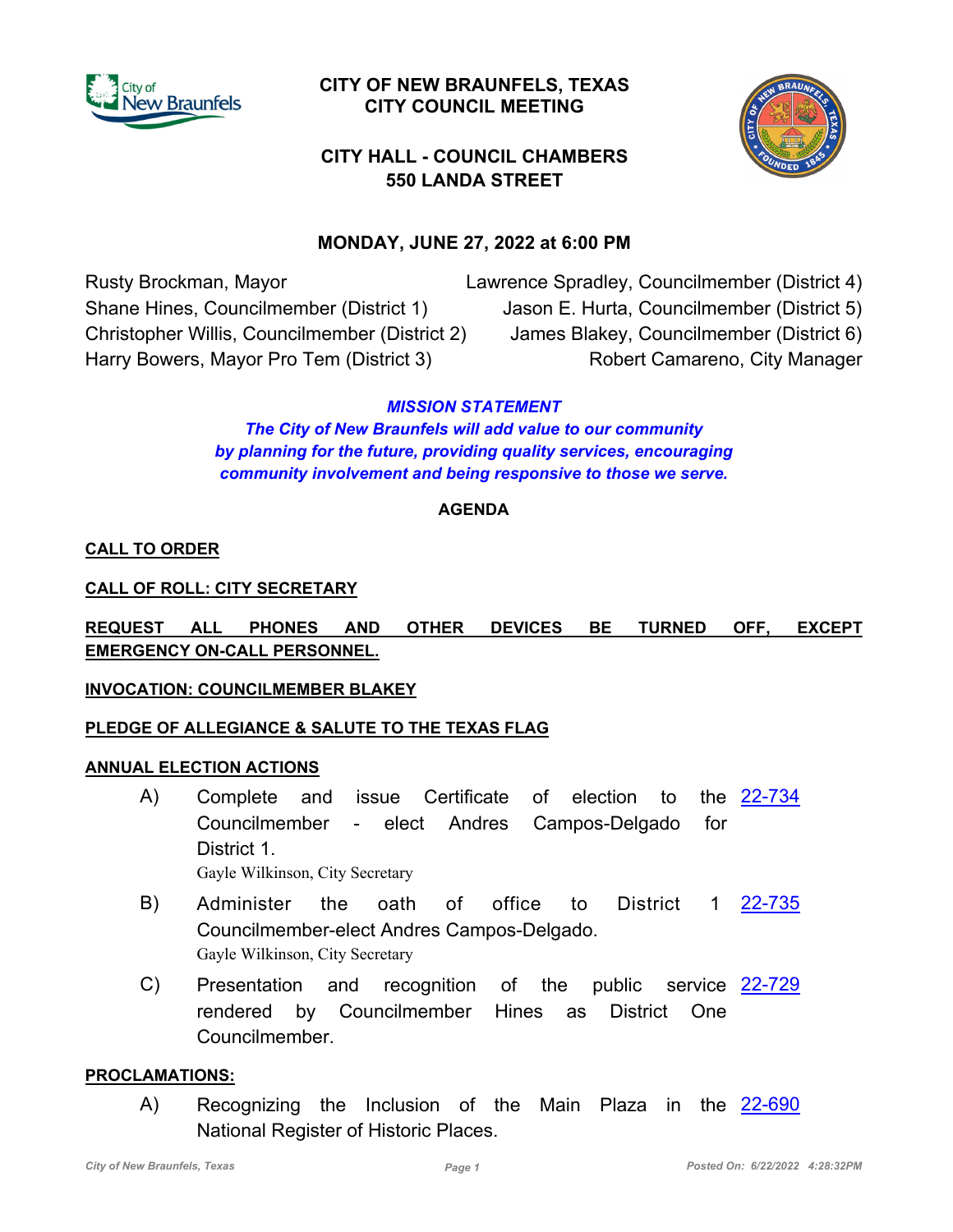#### **CITIZENS' COMMUNICATIONS**

This time is for citizens to address the City Council on issues and items of concerns not on this agenda. In the interest of protecting the City's network and data, we are not accepting flash drives or electronic files to be used during Citizens Communications. Please use hard copies or the overhead projector for any documents you would like Mayor/Council to view. There will be no City Council action at this time.

#### **PRESENTATIONS:**

- A) Update and possible direction to bring forward for [22-637](http://newbraunfels.legistar.com/gateway.aspx?m=l&id=/matter.aspx?key=10651) consideration an application/filing fee for Municipal Utility District (MUD) petitions. Christopher J. Looney, AICP, Planning & Development Services Director
- B) Update and possible direction to staff regarding the [22-699](http://newbraunfels.legistar.com/gateway.aspx?m=l&id=/matter.aspx?key=10714) Avery Parkway Traffic Study. Garry Ford, Transportation and Capital Improvements Director
- C) Update on the results of the 2022 New Braunfels [22-650](http://newbraunfels.legistar.com/gateway.aspx?m=l&id=/matter.aspx?key=10664) Community Survey. Jenna Vinson, Director of Communications and Community Engagement
- D) Update on the New Braunfels Housing Authority. [22-674](http://newbraunfels.legistar.com/gateway.aspx?m=l&id=/matter.aspx?key=10689) Henry Alvarez, Executive Director New Braunfels Housing Authority

#### **1. MINUTES**

A) Approval of the minutes for Executive Session June 13, [22-737](http://newbraunfels.legistar.com/gateway.aspx?m=l&id=/matter.aspx?key=10752) 2022, and Regular Session June 13, 2022

#### **2. CONSENT AGENDA**

*All items listed below are considered to be routine and non-controversial by the City Council and will be approved by one motion. There will be no separate discussion of these items unless a Councilmember or citizen so requests, in which case the item will be removed from the consent agenda and considered as part of the normal order of business. Citizens must be present to pull an item.*

#### *Resolutions & Action Items*

A) Approval of an expenditure and associated budget [22-739](http://newbraunfels.legistar.com/gateway.aspx?m=l&id=/matter.aspx?key=10755) amendment with Texas Traditions Roofing for the replacement of the roof at the New Braunfels Public Library and approval for the City Manager to execute all contracts and modifications in accordance with purchasing policy.

Matthew Eckmann, Assistant Public Works Director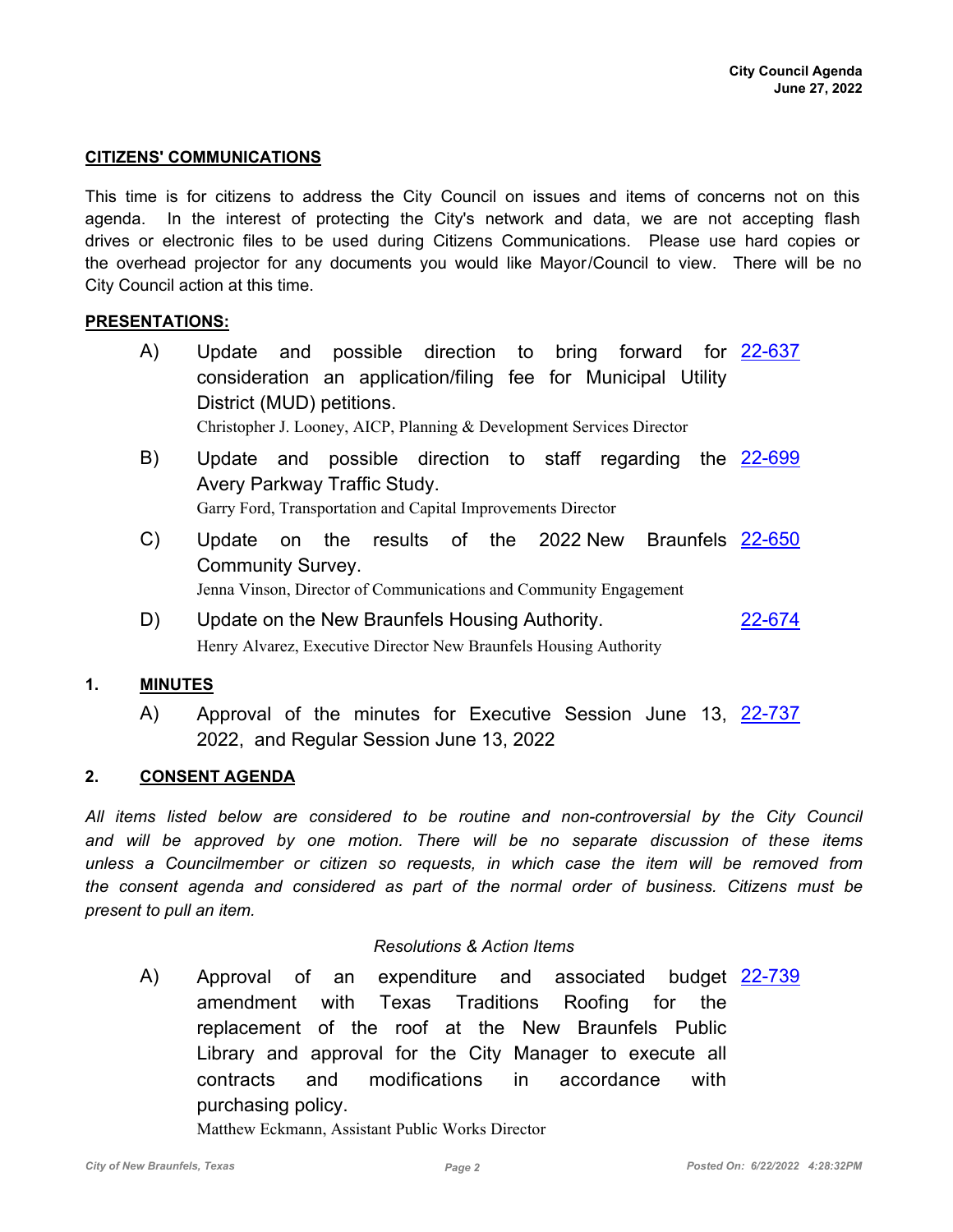- B) Approval of a contract modification with Knight Security [22-655](http://newbraunfels.legistar.com/gateway.aspx?m=l&id=/matter.aspx?key=10670) Systems for the purchase of video surveillance equipment, video management services and access controls equipment and service for the Fire Station #7 and to authorize the City Manager to execute any change orders up to the contingency amount. Tony Gonzalez, Director of Information Technology
- C) Approval of a budget amendment in the 2007, 2012, [22-698](http://newbraunfels.legistar.com/gateway.aspx?m=l&id=/matter.aspx?key=10713) 2015, 2018 Certificates of Obligation Funds and the 2019 Bond Fund. Greg Gutierrez, Budget Supervisor
- D) Approval of the City of New Braunfels FY 2022 Second [22-627](http://newbraunfels.legistar.com/gateway.aspx?m=l&id=/matter.aspx?key=10641) Quarter Investment Report Sandy Paulos, Director of Finance
- E) Approval of a preliminary design contract for the Faust [22-728](http://newbraunfels.legistar.com/gateway.aspx?m=l&id=/matter.aspx?key=10743) Street / Nacogdoches Avenue Drainage Improvements project under consideration for the proposed 2023 Bond. Garry Ford, Transportation and Capital Improvements Director
- F) Approval of annual routine recurring expenditures for FY [22-743](http://newbraunfels.legistar.com/gateway.aspx?m=l&id=/matter.aspx?key=10758) 2022 in accordance with City Charter Section 9.17. Barbara Coleman, Purchasing Manager

#### *Ordinances*

*(In accordance with Section 3.10 of the City Charter, a descriptive caption of each ordinance shall be read on two separate days.)*

G) Approval of the first reading of an ordinance amending [22-732](http://newbraunfels.legistar.com/gateway.aspx?m=l&id=/matter.aspx?key=10747) Chapter 2, Article V-Records Management, of the Code of Ordinances of the City of New Braunfels redesignating the Records Management Officer, eliminating the Records Management Committee, and assigning committee duties to the Records Management Officer. Gayle Wilkinson, City Secretary

### **3. INDIVIDUAL ITEMS FOR CONSIDERATION**

A) Public hearing regarding the U.S. Department of Housing [22-661](http://newbraunfels.legistar.com/gateway.aspx?m=l&id=/matter.aspx?key=10676) and Urban Development Community Development Block Grant Annual Action Plan and its associated funding recommendations for Program Year 2022. Jennifer Gates, Grants Coordinator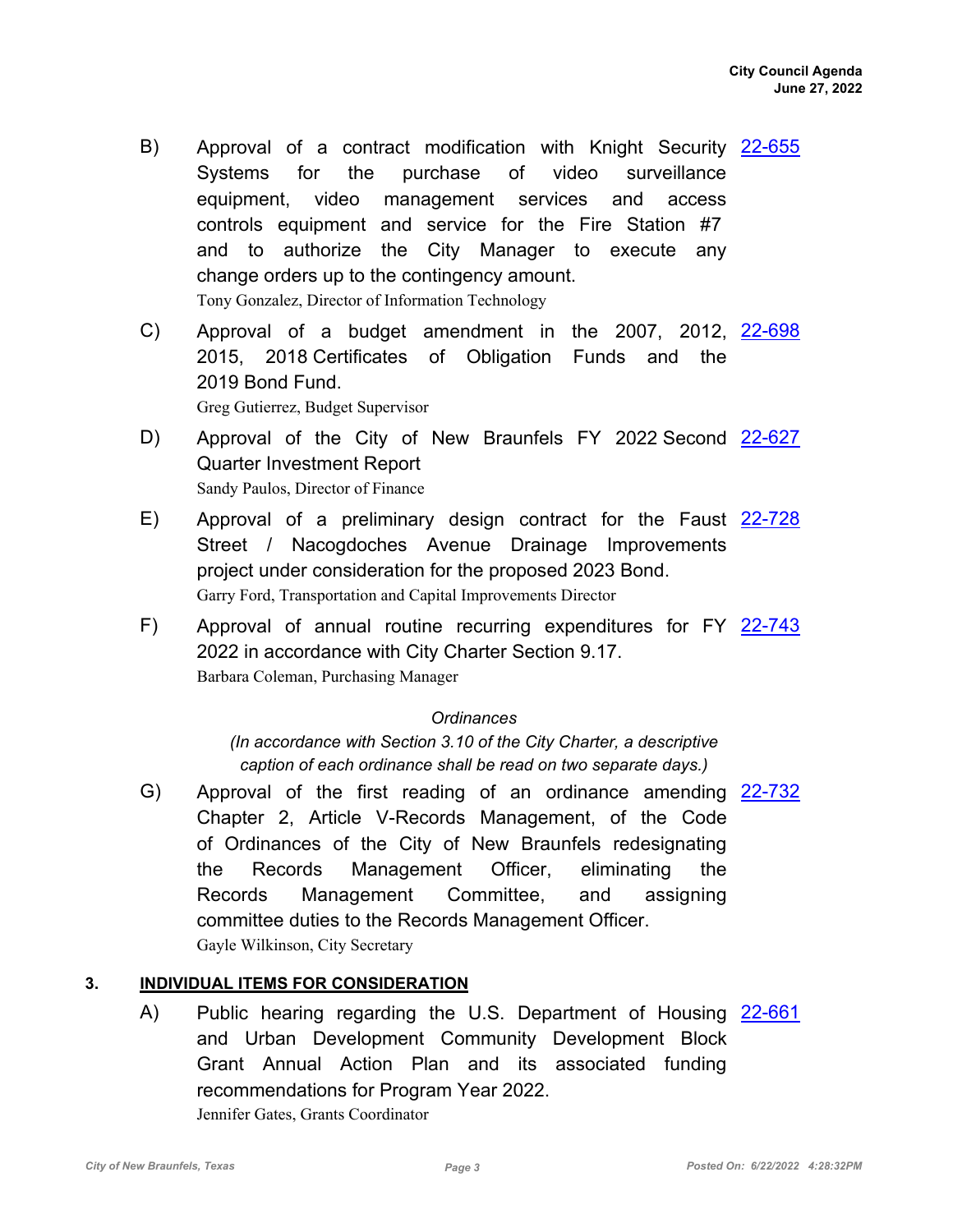- B) Public hearing and first reading of an ordinance [22-659](http://newbraunfels.legistar.com/gateway.aspx?m=l&id=/matter.aspx?key=10674) regarding the proposed rezoning from "R-2" Single and Two-Family District to "M-2A" Heavy Industrial District with a Special Use to allow outdoor music adjacent to residential zoning and land uses on approximately 7.74 acres out of the J M Veramendi Survey No. 1, Abstract No. 2, addressed at 624 Krueger Canyon. Jean Drew, AICP, CNU-A, Planning and Development Services Assistant Director
- C) Public hearing and first reading of an ordinance [22-697](http://newbraunfels.legistar.com/gateway.aspx?m=l&id=/matter.aspx?key=10712) amending Ordinance No. 2017-26, that abandoned 0.23 of an acre at the terminus of W. Merriweather Street, to close the pedestrian access that was an original condition of the abandonment. Christopher J. Looney, AICP, Planning & Development Services Director
- D) Discuss and consider a request for a conditional sign [22-619](http://newbraunfels.legistar.com/gateway.aspx?m=l&id=/matter.aspx?key=10632) permit to allow a proposed multi-tenant sign to exceed the maximum allowed height and area standards in the 'C-1B' General Business District, addressed at 1913 Post Road.

Christopher J. Looney, AICP, Planning and Development Services Director

- E) Public hearing and first reading of an ordinance [22-667](http://newbraunfels.legistar.com/gateway.aspx?m=l&id=/matter.aspx?key=10682) regarding a proposed rezoning to apply a Special Use Permit to allow a martial arts school in the C-O Commercial Office District on Lot 9, Block 2, Green Valley Estates, addressed at 104 Melody Lane. Jean Drew, AICP, CNU-A, Planning & Development Services Assistant Director
- F) Public hearing and first reading of an ordinance [22-642](http://newbraunfels.legistar.com/gateway.aspx?m=l&id=/matter.aspx?key=10656) regarding the proposed rezoning from "APD" Agricultural Predevelopment District to "C-O" Commercial Office District of approximately 25.097 acres out of the R. Ximinez Survey, Abstract No. 347, addressed at 409 Franks Road.

Jean Drew, AICP, CNU-A, Planning & Development Services Assistant Director

G) Discuss and consider a request for a conditional sign [22-620](http://newbraunfels.legistar.com/gateway.aspx?m=l&id=/matter.aspx?key=10633) permit to allow a proposed multi-tenant sign to exceed the maximum allowed height and sign face area standards and two proposed low profile monument signs to exceed the maximum allowed sign face area in the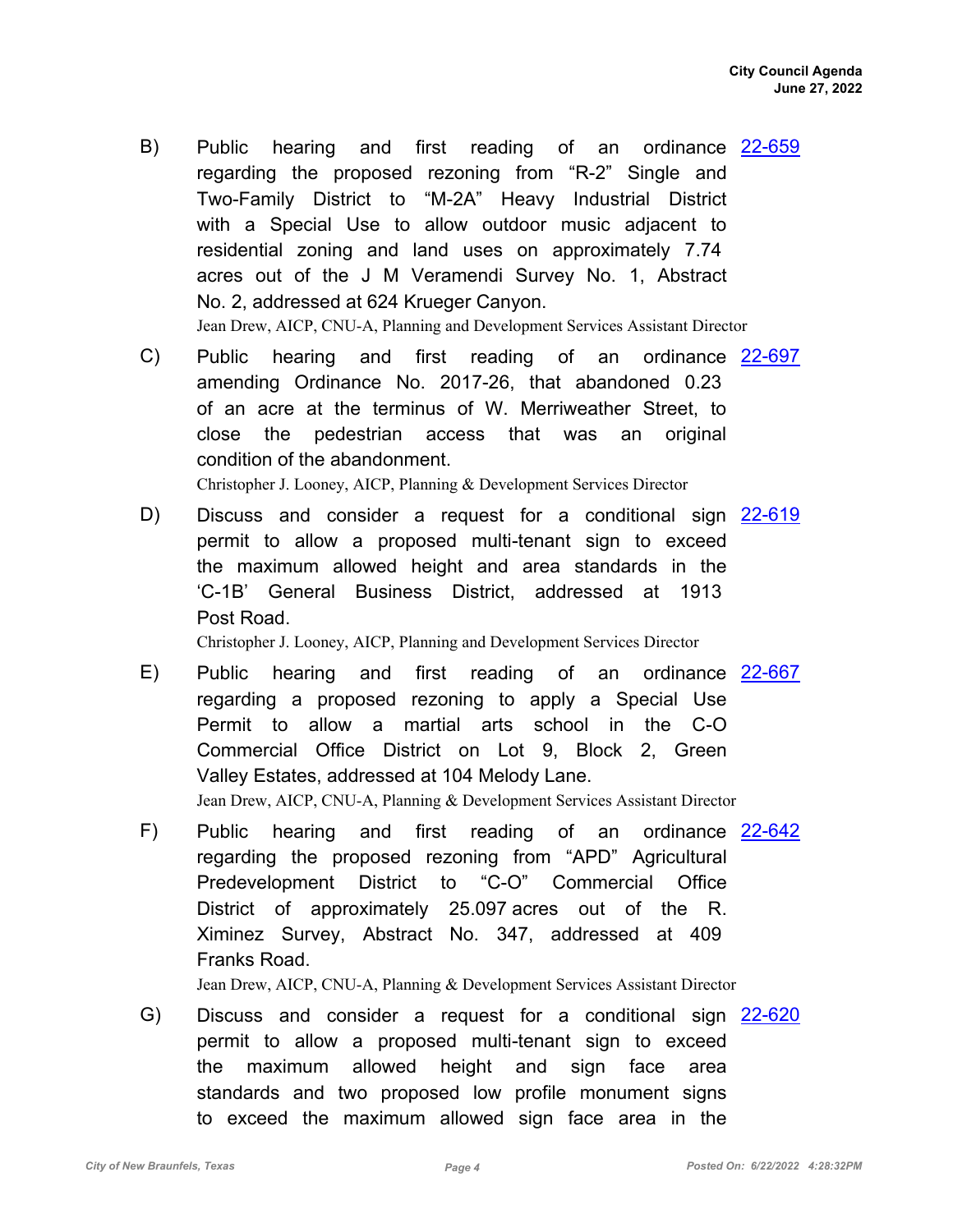'M-1' Light Industrial District for a multi-lot property located behind the QuikTrip northwest of the intersection of FM 306 and FM 1102.

Jean Drew, AICP, CNU-A, Planning and Development Services Assistant Director

H) Public hearing and first reading of an ordinance [22-665](http://newbraunfels.legistar.com/gateway.aspx?m=l&id=/matter.aspx?key=10680) regarding a proposed rezoning from "R-1 AH" Single-family Residential Airport Hazard Overlay District to "C-1B AH" General Business Airport Hazard Overlay District on approximately 6.2 acres out of the Francis Fry Survey No. 5, Abstract No. 164 and the Orilla Russell Survey No. 2, Abstract No. 485, addressed at 3642 FM 306.

Jean Drew, AICP, CNU-A, Planning & Development Services Assistant Director

I) Public hearing and first reading of an ordinance [22-641](http://newbraunfels.legistar.com/gateway.aspx?m=l&id=/matter.aspx?key=10655) regarding a proposed rezoning to apply a Special Use Permit to allow short term rental of a residence in the "C-1" Local Business District addressed at 188 S. Union Avenue.

Jean Drew, AICP, CNU-A, Planning & Development Services Assistant Director

Public hearing and first reading regarding a proposed rezoning to apply a Special Use Permit to allow short term rental of a residential structure in the R-3L Multifamily Low-Density District on approximately 1.7 acres, addressed at 586 Granada Drive. J) Public hearing and first reading of an ordinance [22-666](http://newbraunfels.legistar.com/gateway.aspx?m=l&id=/matter.aspx?key=10681)

Christopher J. Looney, AICP, Planning & Development Services Director

Public hearing and first reading of an regarding the proposed rezoning to apply a Special Use Permit to allow short-term rental of a single-family residence in the "C-3" Commercial District addressed at 730 S. Mesquite Avenue. K) Public hearing and first reading of an ordinance [22-657](http://newbraunfels.legistar.com/gateway.aspx?m=l&id=/matter.aspx?key=10672)

Christopher J. Looney, AICP, Planning and Development Services Director

L) Public hearing and first reading of an ordinance [22-640](http://newbraunfels.legistar.com/gateway.aspx?m=l&id=/matter.aspx?key=10654) regarding a proposed rezoning to apply a Special Use Permit to allow short term rental of a residence in the "C-3" Commercial District addressed at 229 W. Merriweather Street.

Christopher J. Looney, AICP; Planning & Development Services Director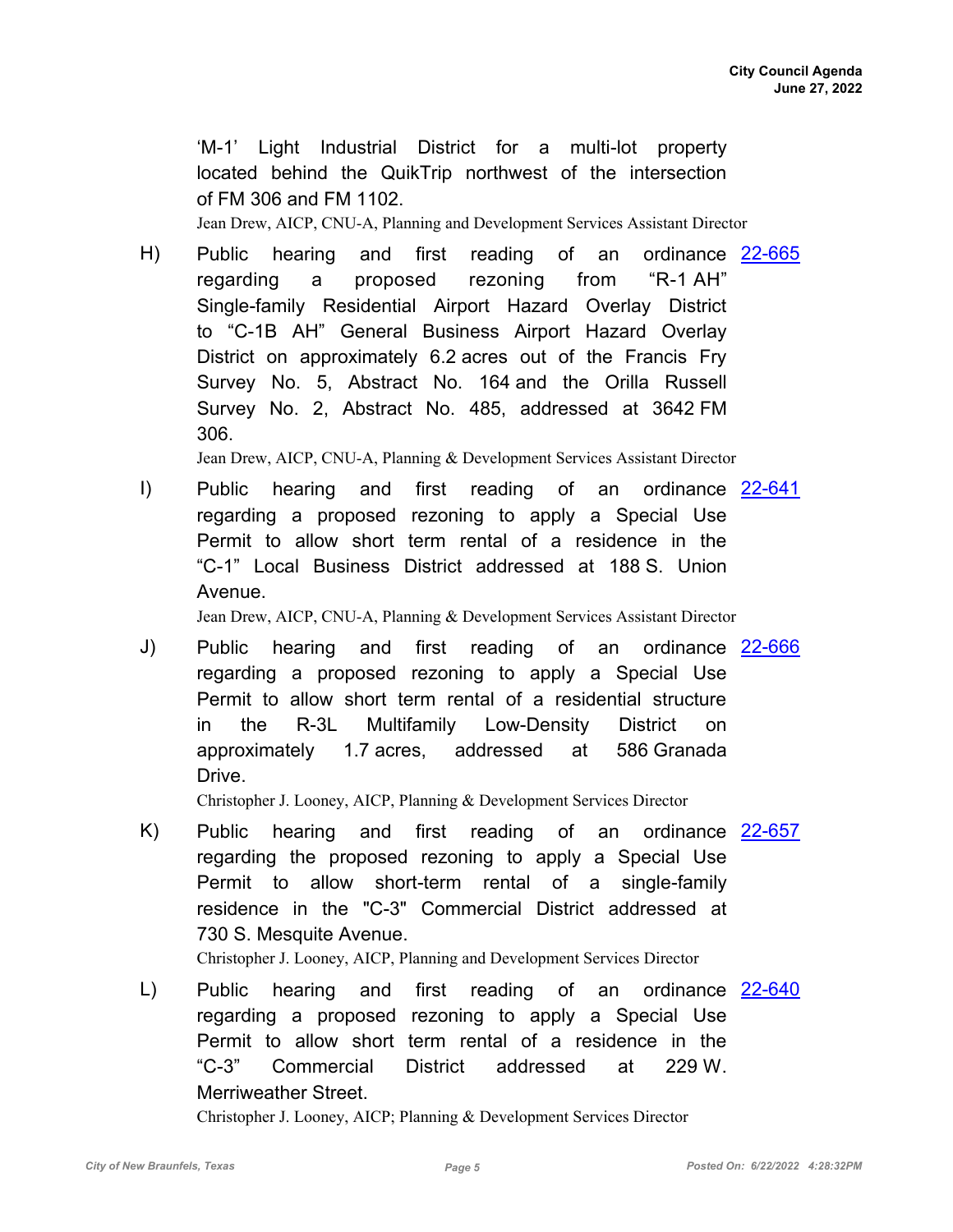M) Public hearing and first reading of an ordinance [22-668](http://newbraunfels.legistar.com/gateway.aspx?m=l&id=/matter.aspx?key=10683) regarding a proposed rezoning from "M-1" Light Industrial District to "R-2A" Single-Family and Two-Family District on approximately 0.44 of an acre being a portion of Lots 8, 9 & 10, New City Block 5102, addressed at 243 E. Torrey Street. Jean Drew, AICP, CNU-A, Planning & Development Services Assistant Director

#### **4. EXECUTIVE SESSIONS**

In accordance with the Open Meetings Act, Texas Government Code, Ch. 551, the City Council may convene in a closed session to discuss any of the items listed below. Any final action or vote on any executive session item will be taken in open session.

A) Deliberate pending/contemplated litigation, settlement <u>[22-693](http://newbraunfels.legistar.com/gateway.aspx?m=l&id=/matter.aspx?key=10709)</u> offer(s), and matters concerning privileged and unprivileged client information deemed confidential by Rule 1.05 of the Texas Disciplinary Rules of Professional Conduct in accordance with Section 551.071, of the Texas Government Code, specifically:

Interlocal Agreement with the New Braunfels Housing **Authority** 

B) Deliberate pending/contemplated litigation, settlement [22-746](http://newbraunfels.legistar.com/gateway.aspx?m=l&id=/matter.aspx?key=10761) offer(s), and matters concerning privileged and unprivileged client information deemed confidential by Rule 1.05 of the Texas Disciplinary Rules of Professional Conduct in accordance with Section 551.071, of the Texas Government Code, specifically:

Chapter 242 of the Texas Local Government Code and proposed replacement of the current Interlocal Agreement with Guadalupe County on subdivision development regulations

### **5. RECONVENE INTO OPEN SESSION AND TAKE ANY NECESSARY ACTION RELATING TO THE EXECUTIVE SESSION AS DESCRIBED ABOVE.**

### **ADJOURNMENT**

#### **CERTIFICATION**